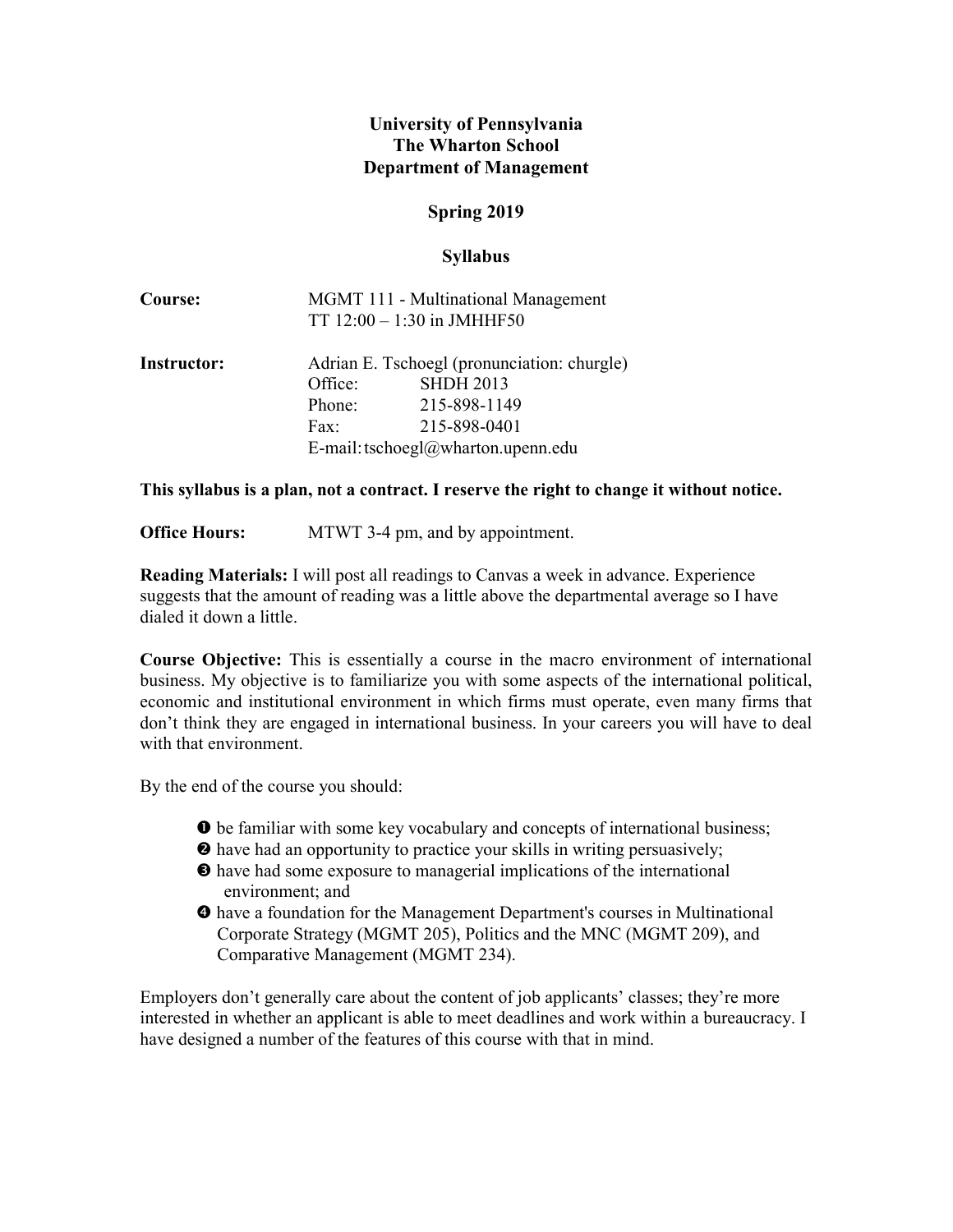#### **COURSE POLICIES**

#### **ELECTRONICS:**

Computers closed and phones put away.

### **GRADING:**

# **There is no forced curve in this class.**

I will grade the course on the basis of six one-page memos, one short paper, ten quizzes, a final exam, and attendance.

- \* The memos will represent 30% of your grade.
- \* The short paper will represent 20% of your grade.
- \* Pop quizzes on the readings or lectures will represent 20% of your grade.
- \* The final exam will represent 20% of your grade.
- \* Attendance will represent 10% of your grade.

In sum, no one item can determine your grade, and half your grade will depend on objectively graded items (quizzes, final, and attendance), and half will depend on subjectively graded items (memos and paper; I grade these, not TAs). At the end of the semester, 33% of your grade (final and paper) will still be open. That means your overall grade may move substantially from the grade you have going into the final.

To ensure that each item receives the correct weight in the final tally, I convert your scores to Z-scores. That is, I shall take your score on a quiz, memo, etc., subtract the mean for the class and then divide by the standard deviation.

$$
Z(x) = (x - \mu)/\sigma
$$

Even perfect scores on different quizzes or memos may not receive the same Zscore. A perfect score on an easy quiz (high class average) may convert to a lower score than a good score on a difficult quiz (low class average).

### **The course will offer the Pass-Fail option.**

#### **READINGS**

I will make all the course readings available on CANVAS one week before they are due. This includes the cases; there is nothing to buy.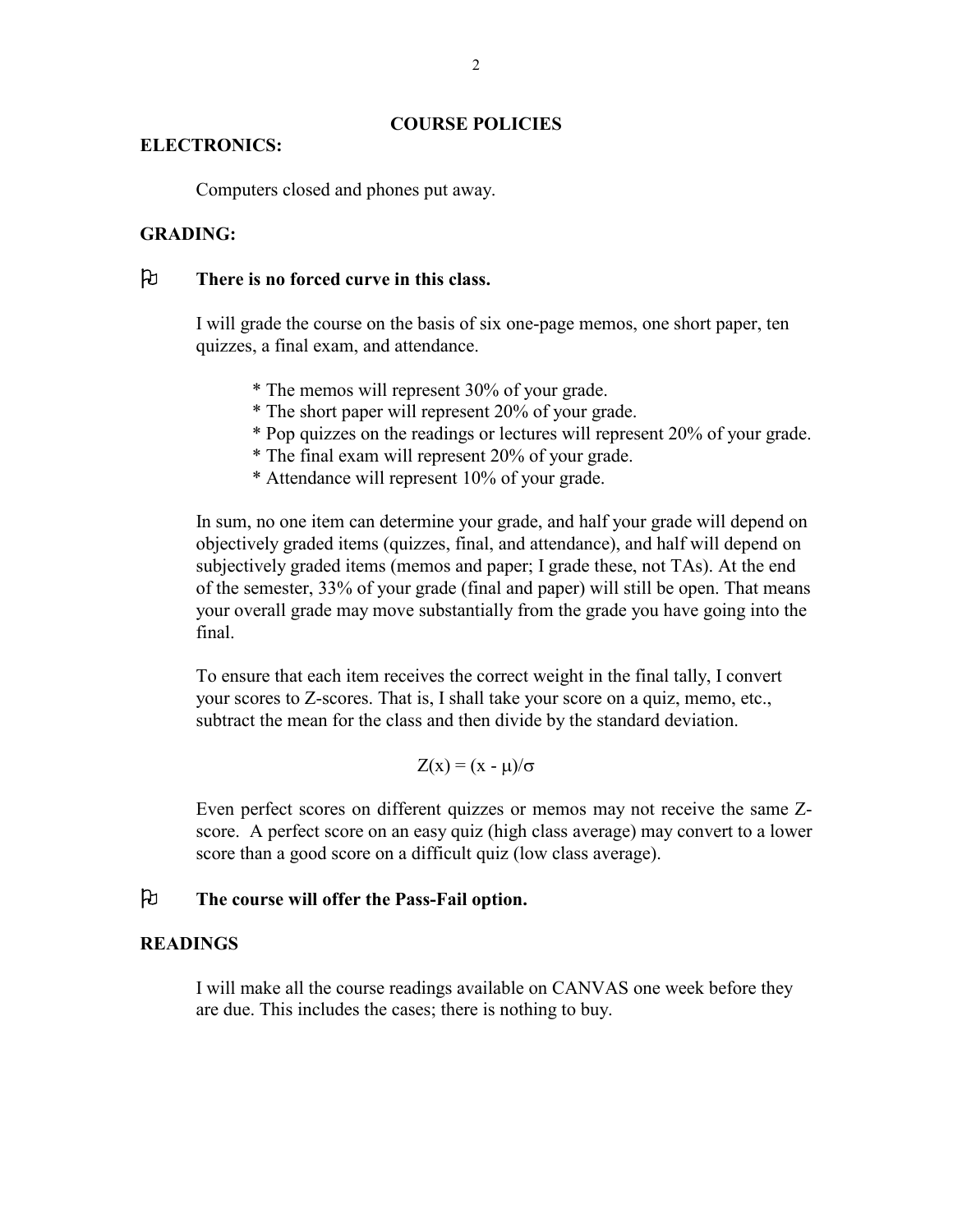#### **WRITTEN ASSIGNMENTS:**

 $\bullet^*$  I expect, at the very least, that your written assignments be clean, on time, within the space budget and in hard (paper) copy. I have more detailed requirements regarding cleanliness, punctuality and the space budget below.

I have no model of perfect work; success comes from exceeding requirements, my expectations, and the work of your classmates.

 **Research:** Please note that research is not just about going on the Internet. Much useful material is not on the Internet, and some of the material on the Internet is not reliable. Whatever your sources, you may not plagiarize, i.e., quote verbatim without pointing out that the material is a quote, and you must cite your sources.

# **I and the school will treat cases of plagiarism severely. Please realize that search engines make plagiarism from the Internet easy to detect.**

#### **Memos:**

**What:** The memos are mini-cases that you yourself create and solve. The memos give you an opportunity to apply the material from class to current situations that have meaning to you.

Memos should be around three to five paragraphs in length, and should focus on covering the *business* aspects and implications of the topic you coved. The key question to answer is, "As your manager, why is this important to me? What are the potential ramifications? How will it potentially impact our business?" You are not writing news reports or encyclopedia entries, but rather engaging in practical analysis from a business perspective.

**When:** I shall assign 11 one-page memos during the term. On Tuesday or Thursday I will post the assignment in Canvas. Your memo will be due in Canvas by 5pm on the following Tuesday or Thursday.

For the purposes of your final grade, I shall only count your six highest grades. You may drop or ignore up to five assignments.

Because you have the option to drop memos I shall not accept late memos. I expect you to use your freedom to drop assignments as a way of dealing with illness, injury, nervous breakdown, necessary travel and attendant delays, death in the family, fire in your residence, harassing phone calls, stolen cars with notes inside, software or hardware difficulties, and any other such problems.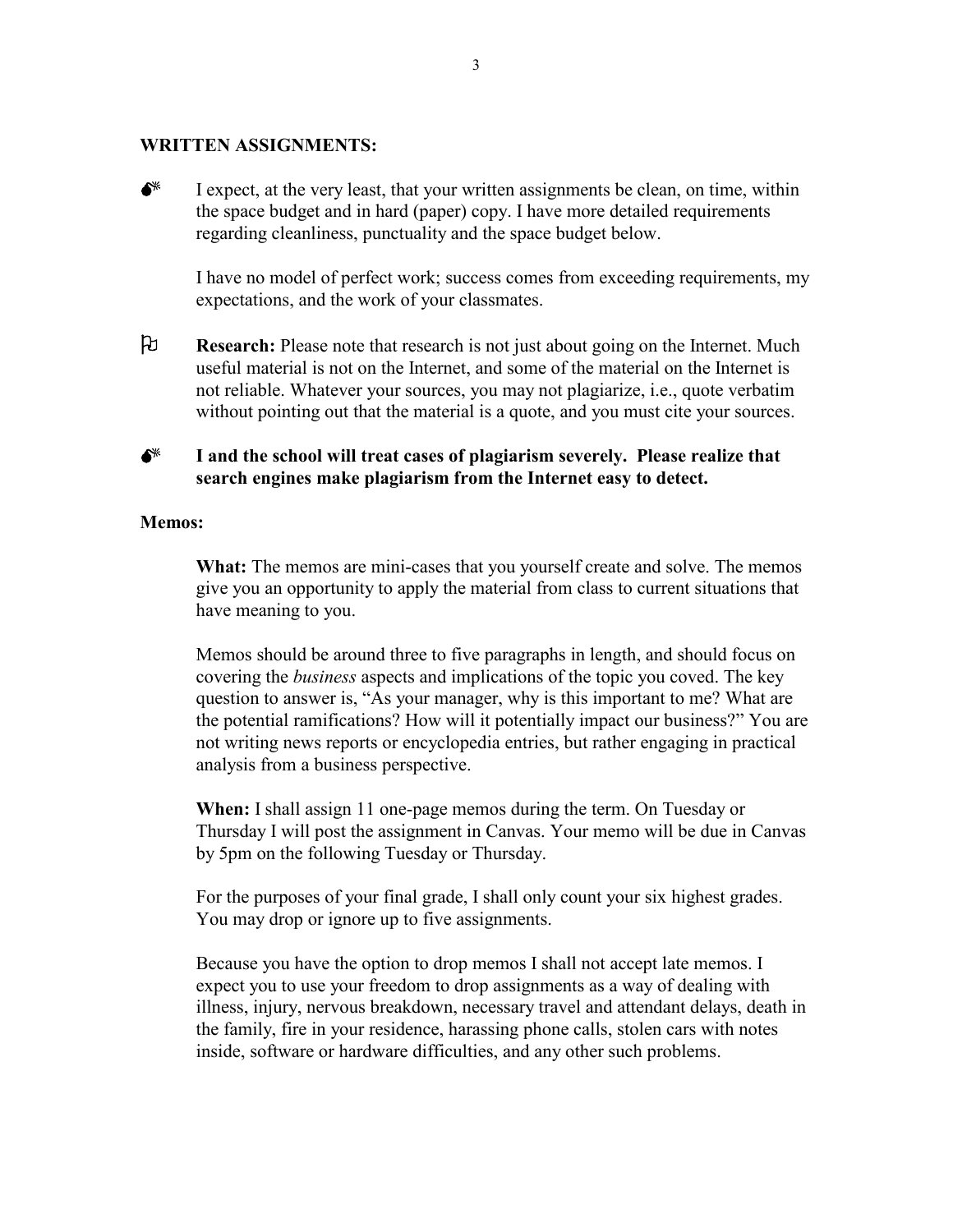Skipping the first five memos with plans to do the last six is a risky strategy. Students have found themselves short a memo due to miscalculations or unexpected difficulties. Also, some of the later memo topics are harder than the earlier ones.

**How:** *I expect a professional memo, not a report or case study in memo format.* I expect you to come to a decision and hence a clear and decisive recommendation. (After you have done the research, you are the expert; I would not waste your time and mine asking you to look into something to which I already know the answer.) The first line of the body of the memo should begin with the formula (or variant), "I recommend that we... ." Your opening sentence should give me the key reason why you are enthusiastic about your recommendation. Your recommendation should also be clear on the issue of "When?" That is, any time-frame or deadlines involved should be clear.

Your task is to persuade me of your recommendation. However, the issue is not just what we should do, but how we should go about doing it. If I may quote the late 5-star general, Omar Bradley, "Amateurs talk about strategy; professionals talk about logistics."

Put another way, your memo should include a plan with directions to how to implement it and (possibly) how to obtain resources for it. Without those, you don't have a plan, you have a wish. (Hope is not a strategy.)

*Other people's time is valuable.* You must keep the length of your memos within one page *and* under 450 words of text. This word and page limitation does not include the memo headings or endnotes (not footnotes). You may append tables, charts or other appendices to buttress your case. Appendices also do not count against the one-page limitation.

*Clean copy is easier and more pleasant to read.* I expect you to proofread your memos for typos, spelling errors, missing words, misuse of words, etc. I shall accept no more than one error per page. (Misspelling my name is an error.)

To help you understand my expectations, I have attached a copy of a general guideline (Appendix 1), a copy of an example from a different course (Appendix 2) and a copy of the grading sheet that I use for the memos (Appendix 3). Also I will post some memos on the door to my office. None of the memos that I post will necessarily be the "best" memo. The memos I choose to highlight will be good but more importantly they will be ones that I found particularly interesting for one reason or another.

**Why:** What you will learn from the process of doing the memos is how to take an ill-defined topic about which you know little or nothing, research it, *define the problem*, deal with it expeditiously, and go onto the next crisis. As managers you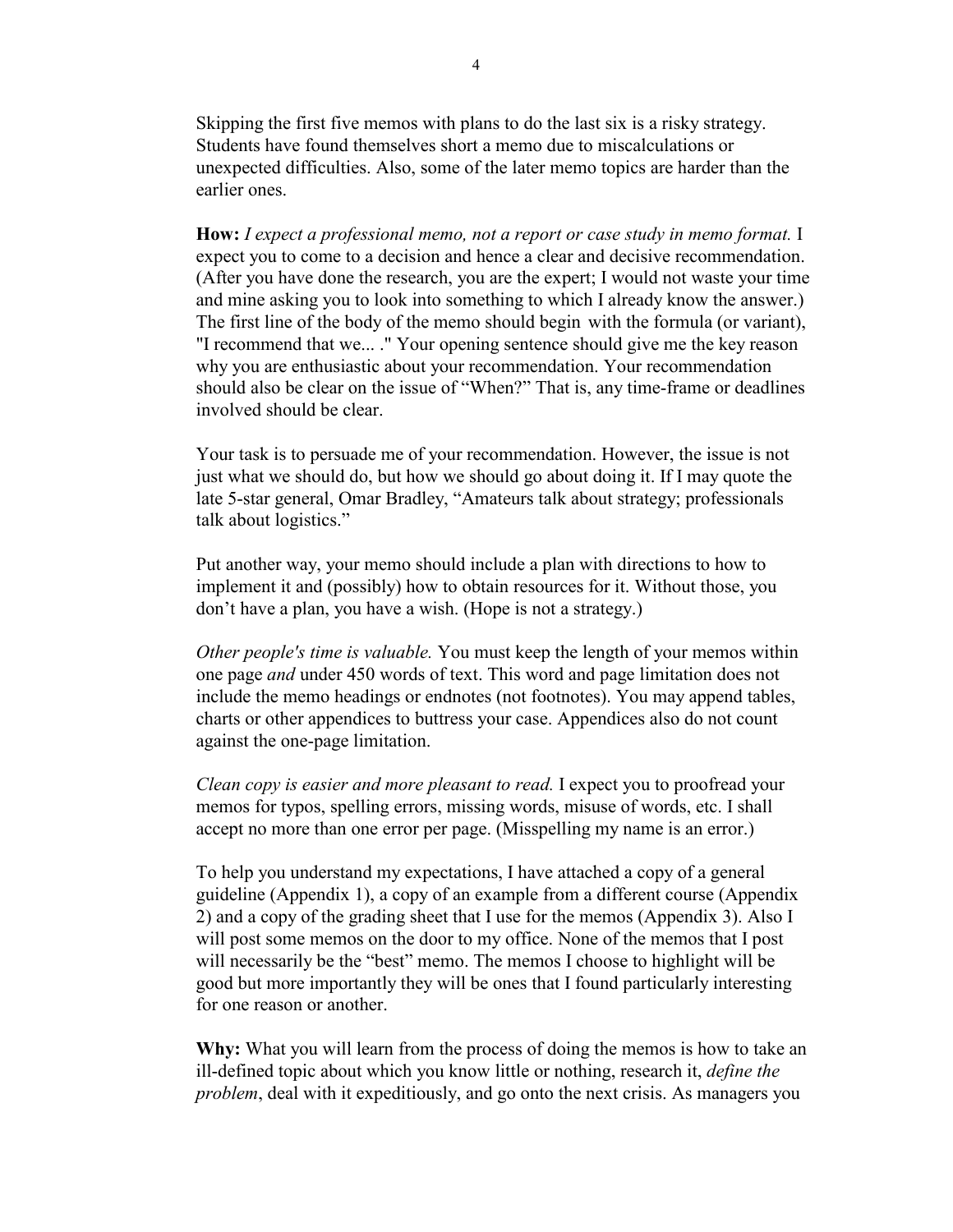will find that you will spend much of your time figuring out what question to ask and then persuading others of your answer. Actually coming up with an answer is usually the least time-consuming part of the exercise.

 To get the most out of the memos try to organize them around a common theme. The theme could be a company or industry that you want to work for, an area of the world that you would like to know more about, or any other principle that makes sense to you. By organizing around a common theme you may achieve economies of scope in your research and quickly build up a stock of knowledge about your area of interest.

#### **Short report:**

**What:** Analyze the impact on and reaction to one of several possible issues for a particular company that interests you.

The issues that you may pick from include:

NAFTA negotiations Brexit The EU General Data Protection Regulation Sanctions Other trade negotiations

I am also open to other geo-political economy issues but check with me before getting to committed to your topic.

Your first draft will probably have more background on the company and topic and less use of the readings than I would expect on the final draft, but I do expect you to at least start on engaging one reading. Readings you may use include any article from a scholarly journal; you may not use any article from *The Economist* or similar general audience publications as your scholarly article.

As a rough guide for the final draft, I expect that you will provide about 2.5 pages of background on your company and the issue and about one page on how the issue effects your company and your company's response, if it has already started to respond.

Your research sources must include Internet sources, but you may not limit yourself to the Internet. You must also include some sources that originated in print such as newspaper or magazine articles, or books, though it is OK if you accessed these online..

 **When:** The first draft is due on **19 March 2019.** I will grade it and return it to you. Your grade on the first draft will represent 7% of your final grade.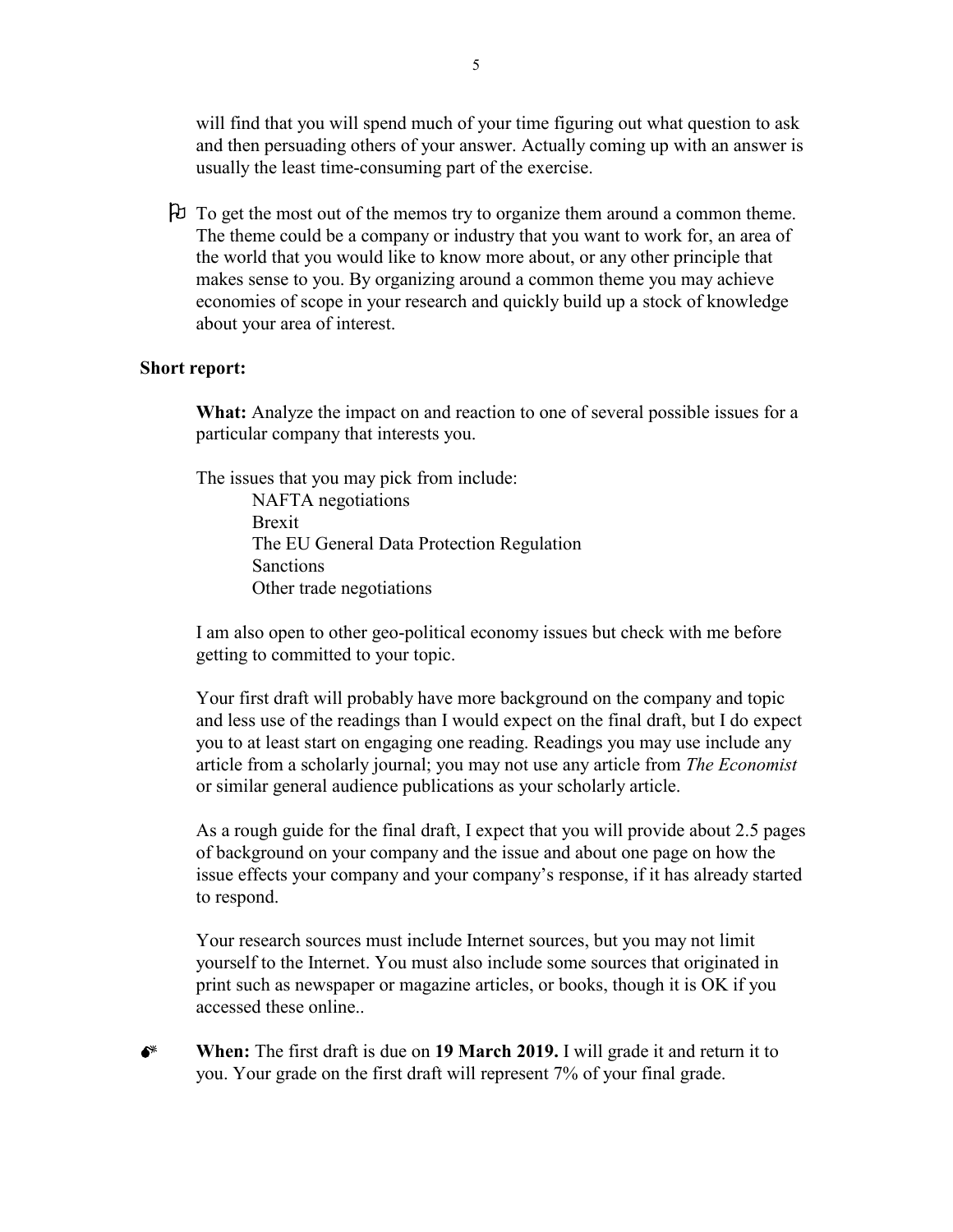$\bullet^*$  The final draft is due on **30 April 2019.** I will grade it and keep it for my files. Your grade on the final draft will represent 13% of your final grade.

You may hand the first draft and the final draft in at my office or in my mail box in the Management Department office before 5 p.m. on the date due. I will deduct a half point (relative to a max score of 8 on the first draft and 18 on the final draft), for every 24 hours (including weekend days) that you are late.

**Fig. 3** How: The short report will be a maximum of four pages or 1800 words in length, *whichever is less* (not including cover, end-notes, tables and charts in appendices, but including the executive summary). *This is your budget; stay within it.* The first draft should follow the same format as the final draft.

To save space, minimize quoting from the readings or abstracting the readings. You can assume that I am familiar with any readings that I have assigned. Rather than footnotes, cite your sources using end-notes that you number (using Arabic numerals) consecutively in the text and that you group on a separate page *in lieu* of a bibliography.

Start the paper with an executive summary (that you label as such) of 100 words or fewer. Ideally, the summary consists of one sentence that summarizes what the paper is about, one sentence that suggests who might find your paper and the company you chose interesting, and one sentence that summarizes your primary finding. The summary is part of your four page/1800 word limit and should NOT be on a separate page from the rest of your report.

The paper should have an introduction and a conclusion. The introduction should include one sentence that describes the organization of the paper. Good practice includes breaking up the report with headings. The conclusion should not introduce new material.

Please print your report with a cover sheet that includes the name of the company that you are analyzing, your name, and the course name, number and semester. Also, please include a short paragraph explaining why you chose the company you chose. Please do not use plastic or stiff stock covers.

**Why:** The assignment will help you integrate course material in a context that is meaningful to you.

#### **QUIZZES:**

Fifteen times during the semester I shall administer a surprise quiz at the beginning or end of class. Each quiz will consist of a handful of questions about main points of the articles or lectures, not minutiae. Only your top **ten** quizzes will count. The quizzes: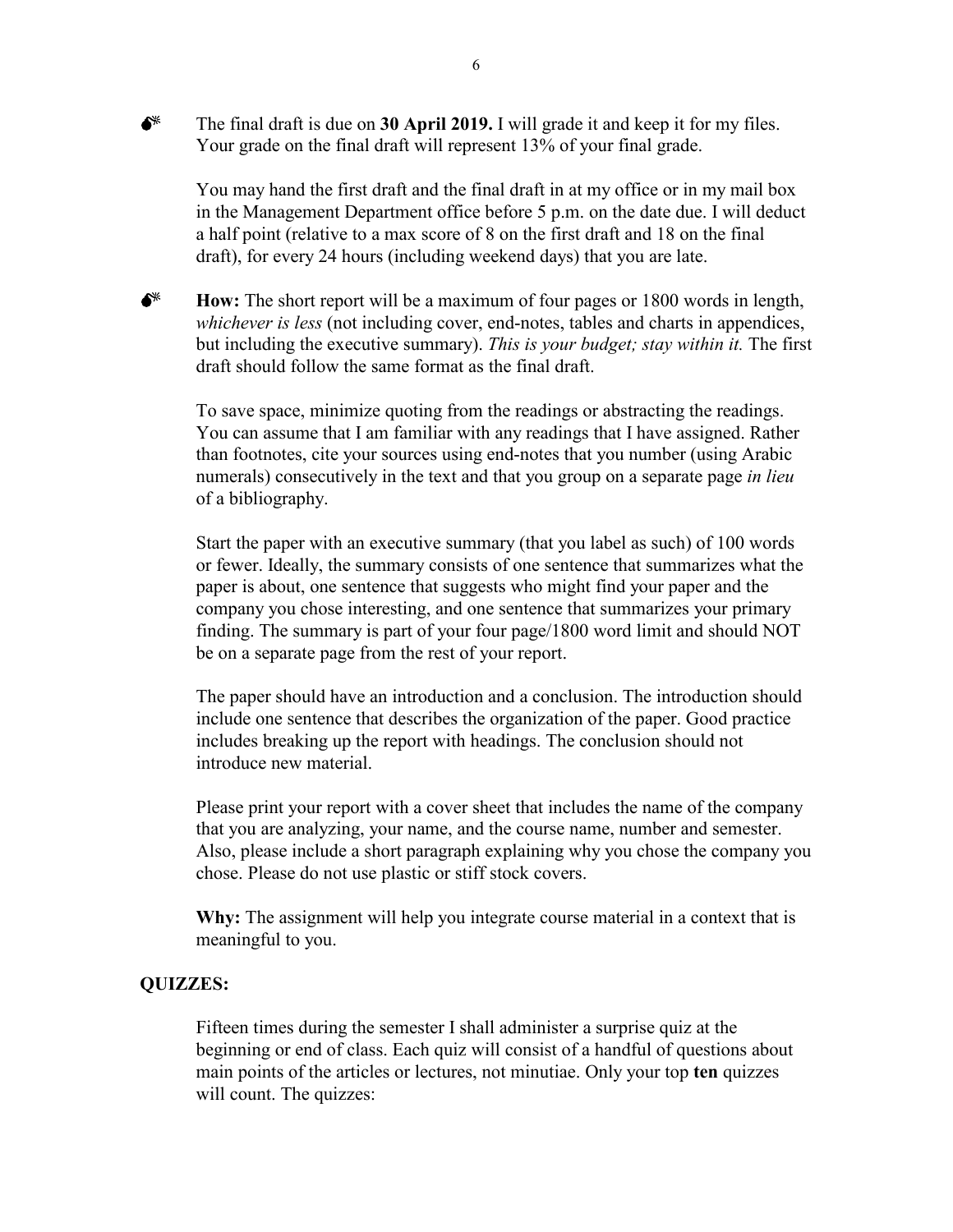Give you an incentive to keep up with the reading so that the lectures and class discussion are meaningful to you;

Enable me to make at least part of your grade highly objective; and

Give me a way of tracking attendance without taking roll.

Each quiz will deal with one or more of the articles that I have assigned either for that class session or the previous class session, or with the previous lecture. On one or two occasions I will give you a choice among required readings, and the quizzes will reflect that.

Because I use the quizzes to take roll, if you come in late to a class session, at the end of class ask for a copy of the quiz and put your name on it. You may not take the quiz but at least I will mark you as having been present. If you leave class early and miss a quiz at the end of class I shall mark you as absent. If you show up to take a quiz and then leave class I will mark you as absent.

### **FINAL EXAM:**

The final exam will consist of True/False and Multiple Choice questions and perhaps some small problems having to do with foreign exchange. (You may not use calculators though if you know what you are doing that should not be a problem.) The exam will focus roughly equally on the lectures and the readings. The final will include material from the entire course and will take about threequarters of an hour, +/- 15 minutes.

The final exam is scheduled for **Wednesday 8 May from 9:30 to 11am.** I will not know the venue for the final exam until late in the semester. When Wharton informs me I will then inform you.

#### **ATTENDANCE:**

I shall grade attendance not class participation.



 $\bullet^*$  As part of your attendance I expect you to visit me in my office to discuss your short paper at least once on or before **14 March 2019**.

#### **MISSING ASSIGNMENTS:**



Please keep an accurate count of the number of memos you have handed in and the number of quizzes you have taken. I shall not be offering make-ups or extra credit; if you are short a memo or quiz this will have a devastating effect on your grade for the course. Furthermore, planning on doing the minimum necessary work or only the last six are risky strategies; if anything goes wrong, and often something will, you have no insurance.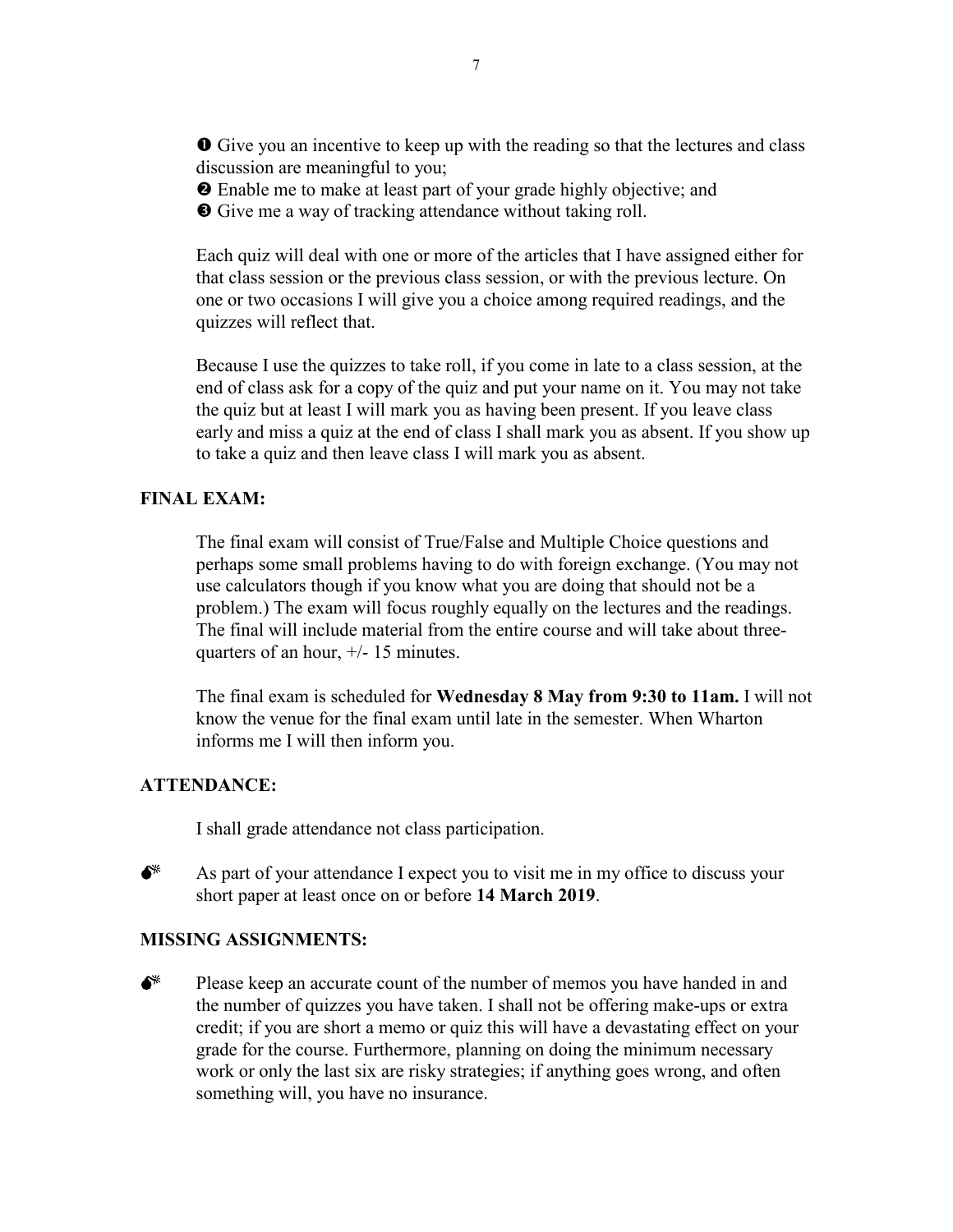#### **COURSE SCHEDULE FALL 2018**

| <b>Week</b>    | <b>Date</b> | <b>Topic</b>                                  | Assign.   | Readings |
|----------------|-------------|-----------------------------------------------|-----------|----------|
| $\mathbf{1}$   | Jan 17      | Introduction<br><b>International Politics</b> |           |          |
| $\overline{c}$ | Jan 22      | International trade policy                    |           |          |
|                | Jan 24      | Trade practice                                |           |          |
| 3              | Jan 29      | Trade practice                                | Memo 1    |          |
|                | Jan 31      | Trade                                         |           |          |
| 4              | Feb 5       |                                               |           |          |
|                | Feb 7       |                                               |           |          |
| 5              | Feb 12      | Geography & trade                             | Memo 2    |          |
|                | Feb 14      | Tariffs                                       |           |          |
| 6              | Feb 19      | Quotas & Dumping                              | Memo 3    |          |
|                | Feb 21      | Non-tariff barriers                           |           |          |
| 7              | Feb 26      | Trade issues<br>Export measures               |           |          |
|                | Feb 28      | <b>WTO</b>                                    | Memo 4    |          |
| 8              | Mar 5       | <b>Break</b>                                  |           |          |
|                | Mar 7       | <b>Break</b>                                  |           |          |
| 9              | Mar 12      | Preferential trade agreements                 |           |          |
|                | Mar 14      | NAFTA & Brexit                                | Memo 5    |          |
| 10             | Mar 19      |                                               | 1st Draft |          |
|                | Mar 21      | Forex intro                                   | Memo 6    |          |
| 11             | Mar 26      | Forex intro (II)                              |           |          |
|                | Mar 28      | FX (Monetary)                                 | Memo 7    |          |
| 12             | Apr 2       | FX (Real)                                     |           |          |
|                | Apr 4       | <b>Balance of Payments</b>                    | Memo 8    |          |
| 13             | Apr 9       |                                               |           |          |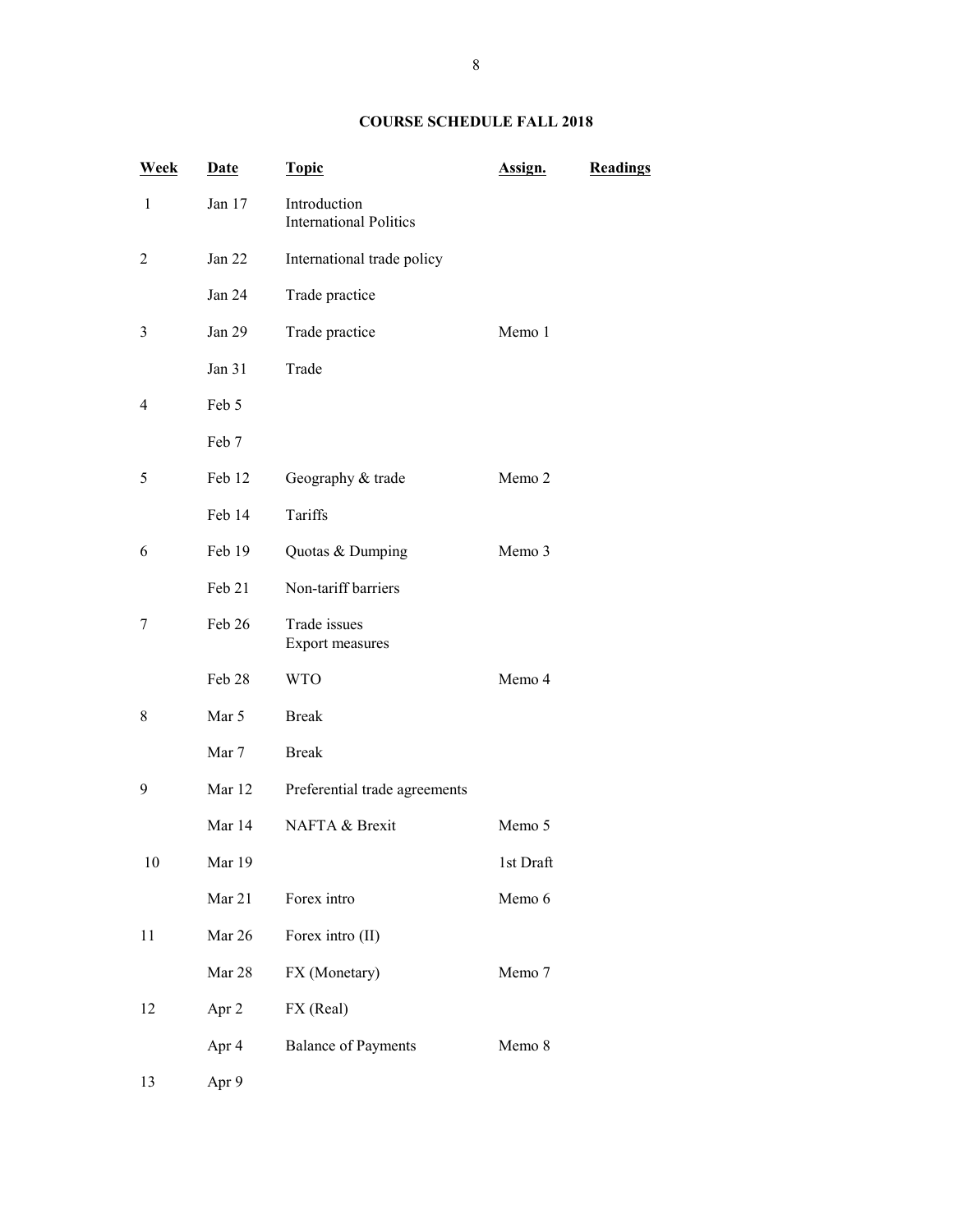### **COURSE SCHEDULE FALL 2018 (2)**

| Week | Date     | <b>Topic</b>              | Assign. | <b>Readings</b> |
|------|----------|---------------------------|---------|-----------------|
|      | Apr 11   | Intl. financial system    | Memo 9  |                 |
| 14   | Apr $16$ | Intl. capital markets     |         |                 |
|      | Apr 18   | History of the MNC        | Memo 10 |                 |
| 15   | Apr $23$ | Internationalization      |         |                 |
|      | Apr $25$ | Foreign Direct Investment | Memo 11 |                 |
| 16   | Apr $30$ | Review                    | Paper   |                 |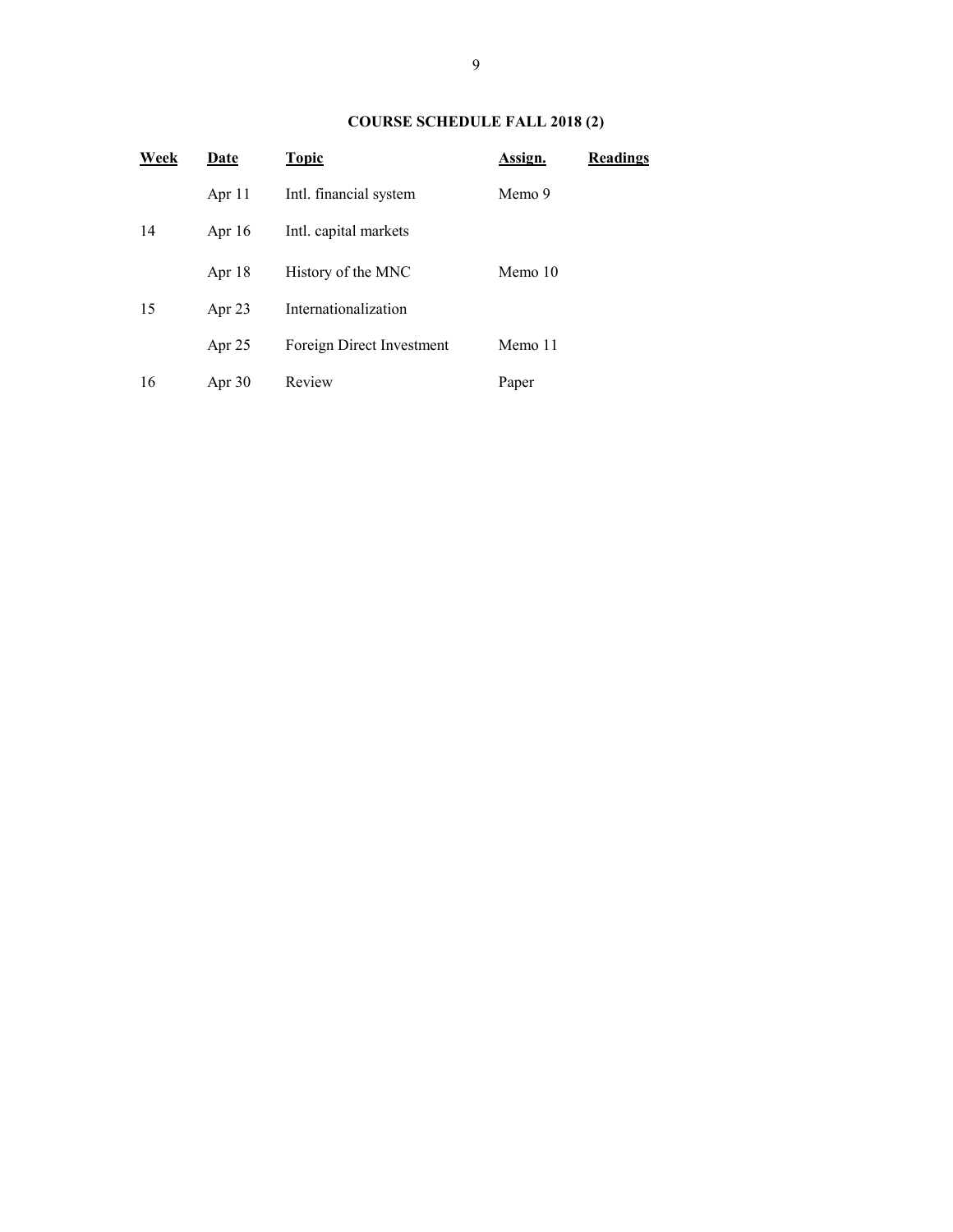#### Appendix 1

## Memorandum Name of the company or institution

#### DATE

| TO: | Adrian E. Tschoegl. Give me a title or rank consistent with the rest of your |
|-----|------------------------------------------------------------------------------|
|     | тето                                                                         |

- FROM: *Your name and the name of the group or division that you represent.*
- SUBJECT: *Include a clear, definite statement of purpose. Include a verb to give a sense of direction.*

(Recommendation and conclusion) What do you want me to do and why (all in one, focused sentence). What may happen if I (we) do or do not follow your recommendation.

(Introduction) Why is the topic important? What has preceded your memo? What definitions do we need, if any? Outline your position and the development of your material below.

(Body) Here you expand on your recommendation.

Why: Give sufficient reasons (justification) for the course of action you are recommending. You should cite evidence for your position. Use analogies, examples, statistics or quotations. If you need tables, charts, diagrams or maps, consider putting them in appendices. What could go wrong? You should also point out any major risks or potential objections and why you believe that they do not invalidate your recommendation.

What: Provide more detail on what you want me to do. Sketch out the plan.

Note: Usually, you should use one paragraph for each major issue or conclusion. Lastly, you may use transition words, phrases and sentences to improve the flow. You may also use bullet points if that improves the presentation.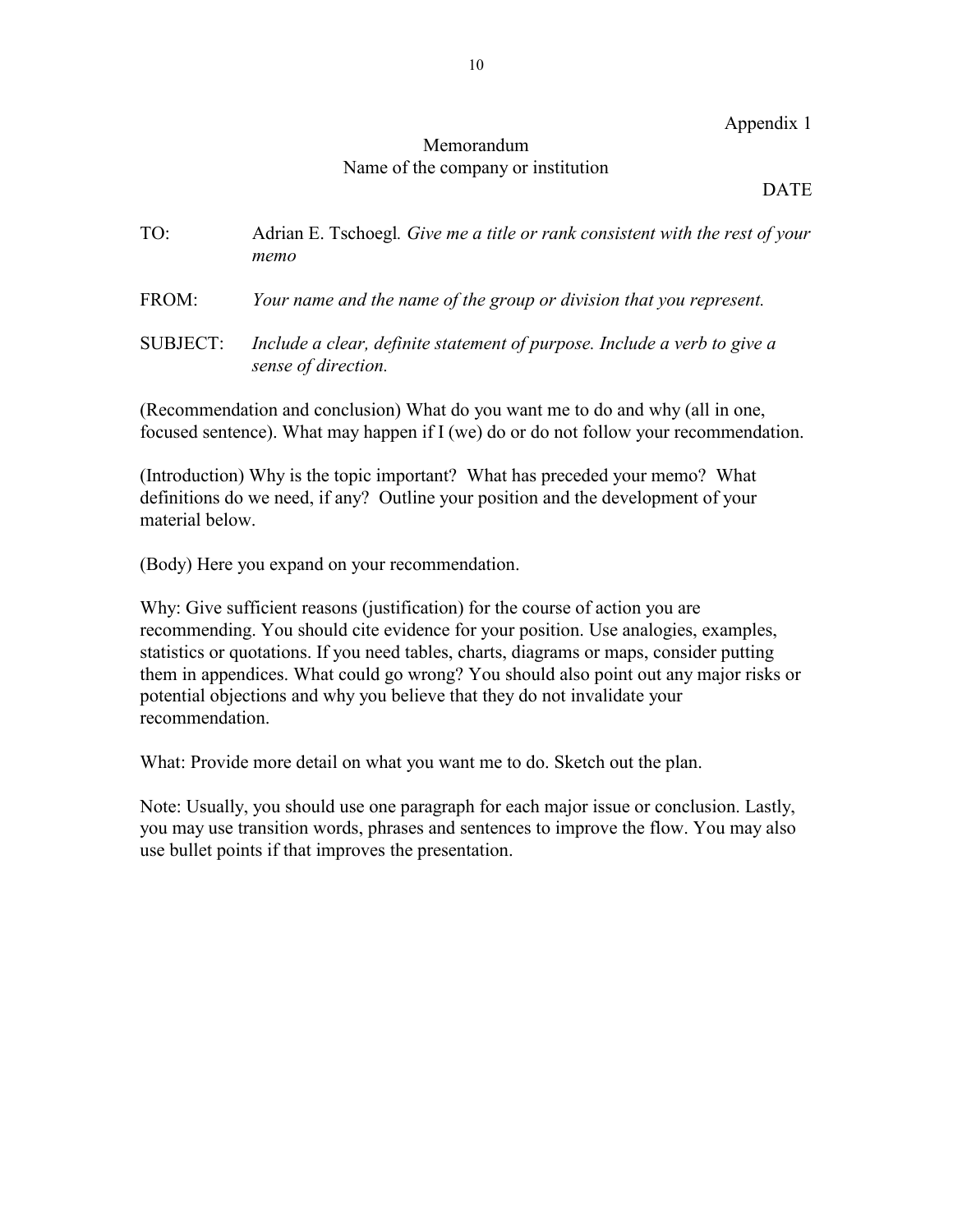Appendix 2

#### Sample Memorandum **Memorandum Savannah Cardinals (Class A Baseball) November 21, 1994**

**To: Adrian E. Tschoegl, General Manager, Savannah Cardinals From: \_\_\_\_\_\_\_\_\_\_\_\_, Assistant to General Manager, Savannah Cardinals Re: Write to Robert Reich, Secretary of Labor about our batboy, Tommy McCoy**

I recommend that you write to Mr. Robert Reich to explain our situation and ask him to make an exception (due to the peculiarity of the situation) in our case. By writing to the Secretary of Labor and informing him of the problem at hand, we make it more likely that we can solve resolve the situation quietly and with an outcome favorable to us. If we ignore the issue and the matter becomes public, we risk a public relations fiasco if we have to fire young Tommy McCoy.

At your request, I investigated if we had any illegal aliens working for our franchise. Fortunately, I found that we have not broken any labor laws in relation to this issue. Still, I did happen to find out that we are in violation of federal child labor laws that prohibit youngsters less than sixteen years of age from working past 7 p.m. on school nights or 9 p.m. during the summer. Unfortunately, we have in our employ as a batboy, a fourteen year-old, Tommy McCoy. Firing him would tarnish our public image Therefore, in writing to Mr. Reich, we could play on his intelligence and emotions to allow us to continue to use Tommy as our batboy. The letter should include the following points:

- the purpose of the child labor laws is to prevent children from being *overworked* and *exploited* by their employers, forcing them to neglect other duties, such as education; Tommy enjoys his job very much and, because of the unique hours, he has the opportunity to pursue other endeavors during non-work hours (especially during summer - i.e. summer camp)
- we do not require that Tommy work the nights during the school year when he has something important to do the next day at school (like taking a test);
- we have obtained his parent's consent, and also their blessing they are pleased that their son is happy working for us and also the fact that he has an opportunity to make a little extra money being part of something he loves, an opportunity not afforded to many of us adults;
- our strong desire to remedy the situation and, if necessary, to compromise although we would like for Tommy to work for us as much as he wants, we could request a compromise: perhaps Tommy could be allowed to work all summers games and weekend games during the school year.
- finally, we should emphasize that it is every child's dream to be a batboy, as it was probably one of Mr. Reich's.

This letter would acknowledge a minor wrongdoing. Still, it would serve as a vehicle to stop the wheels of justice from rolling over us for such a minor incident as we would, in fact, fire the boy as a last resort. It might even serve to get the law changed.

There is a possible drawback to writing to Mr. Reich. It might be totally unnecessary for us to take any action until the issue is brought up by someone else, such as a local politician or a parent. In other words, we might not want to make a move until someone else does. Nevertheless, I feel that taking the initiative is the appropriate course of action. A letter to the Secretary of Labor would show our desire to remedy the situation and it could allow Tommy to keep his job.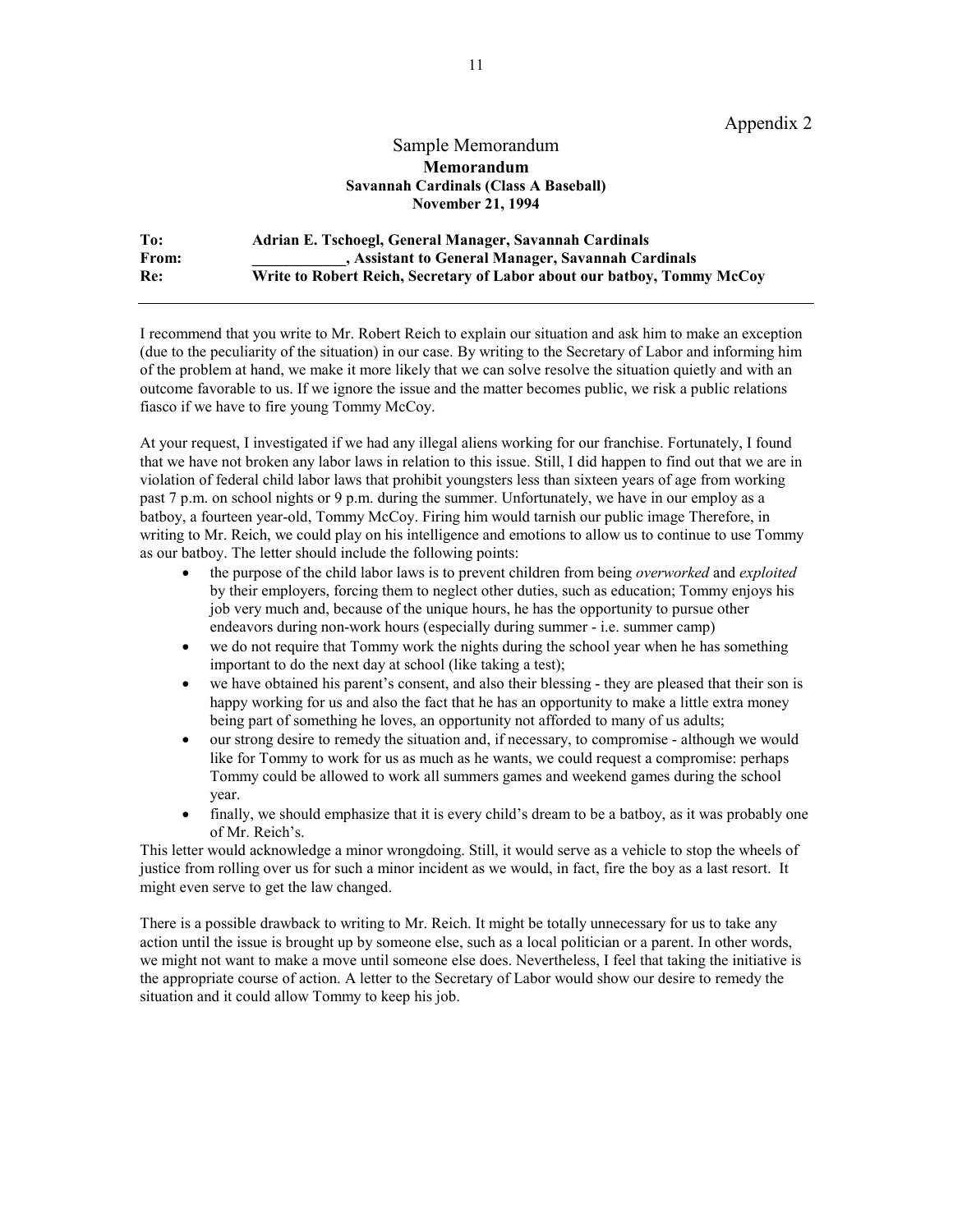Appendix 3 Name:

# GRADING CRITERIA FOR MGMT 111 ONE-PAGE MEMOS

# **1) Absolute criteria.**

# 1.1) First impression

\* Have you followed instructions (on length, format, etc.)? \_\_\_\_\_

# 1.2) Content

| * Do you make meaningful use of a real company?                |  |
|----------------------------------------------------------------|--|
| * Do you have a definite recommendation?                       |  |
| * Have you picked an appropriate problem?                      |  |
| * Have you focused on one issue?                               |  |
| * Do you have a clear plan?                                    |  |
| * Is your plan free from logical inconsistencies?              |  |
| * Have you addressed possible major criticisms?                |  |
| * Is your paper free of obvious factual errors?                |  |
| * Have you included appropriate research?                      |  |
| * Have you stuck to the point and avoided fluff?               |  |
|                                                                |  |
| 1.3) Presentation                                              |  |
|                                                                |  |
| * Have you proofread the memo?                                 |  |
|                                                                |  |
| 2) Relative to your classmates' work on this assignment:       |  |
|                                                                |  |
| * Is your memo particularly creative in its take on the topic? |  |
| * Is your memo particularly creative in its approach?          |  |
| * Do you have particularly noteworthy supporting material?     |  |
| * Is your memo particularly well-written?                      |  |
|                                                                |  |